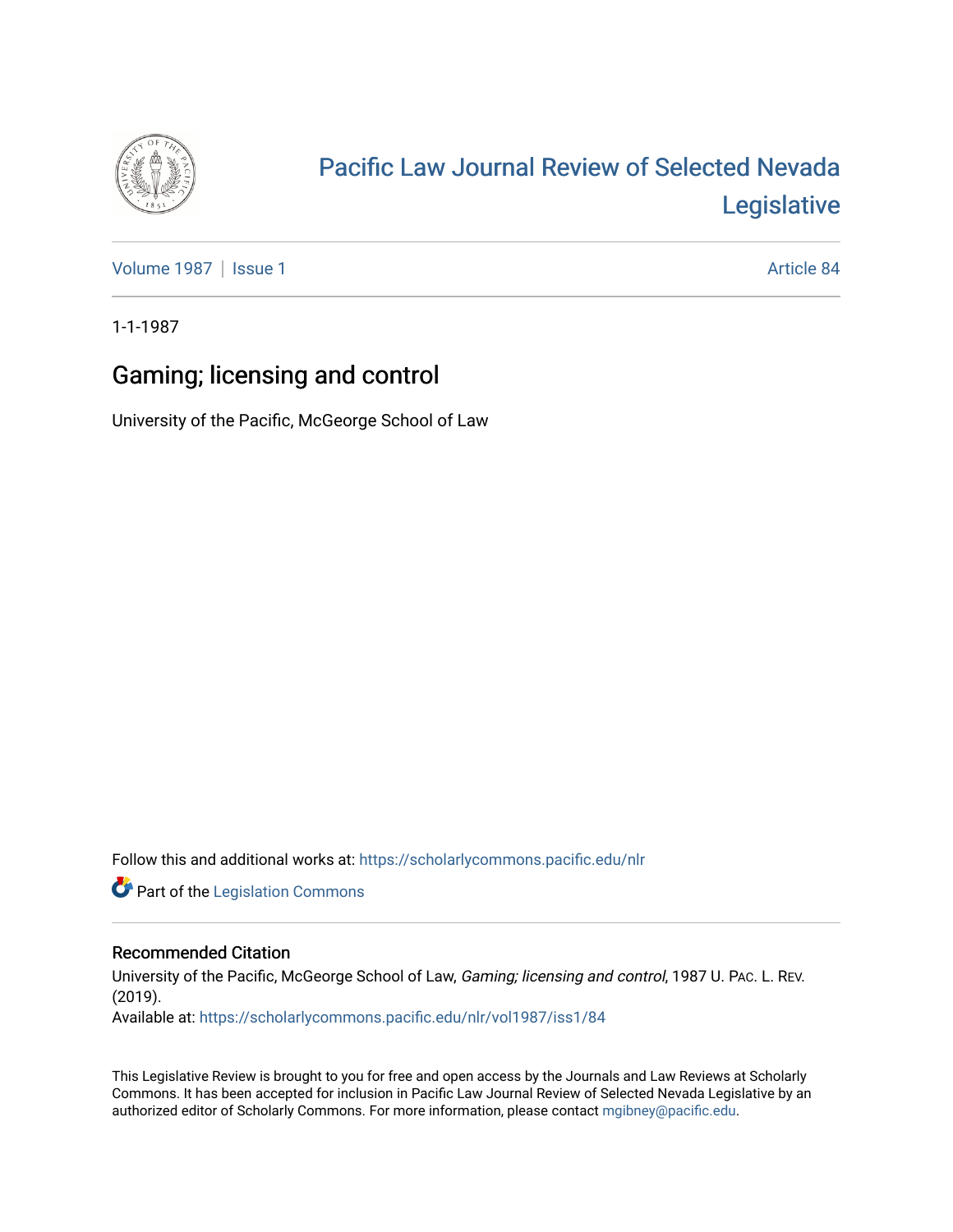## **Gaming; licensing and control**

NEV. REV. STAT. § 463.\_\_\_ (new); §§ 463.0129, 463.0161, 463.3407, 463.366 (amended). SB 194 (Committee on Judiciary); 1987 STAT. Ch 550

Under existing law, any communication of an applicant or licensee.<sup>1</sup> required by the State Gaming Board (Board) or the Nevada Gaming Commission (Commission) is absolutely privileged.<sup>2</sup> In addition, such communications are immune from any liability including defamation. <sup>3</sup> Chapter 550 extends this absolute privilege to any communication of an applicant or licensee that is required by a subpoena issued by the Board or Commission.<sup>4</sup> Any communication that is privileged pursuant to another provision<sup>5</sup> is not waived or lost because the document is disclosed to the Board, Commission, or their agents or employees.<sup>6</sup>

Existing law further provides that a licensee must pay a patron's claim within 20 days after the decision of the Board becomes final.<sup>7</sup> With the enactment of Chapter 550, if a licensee files a petition for judicial review of the Board's decision, the licensee must deposit an amount equal to the amount in dispute in an interest-bearing account.8

6. 1987 Nev. Stat. ch. *550,* sec. 4, at\_ (enacting NEv. REv. STAT. § 463.3407 2). The Board, Commission or their agents and employees must not release or disclose any information provided by an applicant or licensee that is professionally privileged, without the applicant or licensee's' prior written consent, or pursuant to a lawful court order after timely notice of the proceedings has been given to the applicant or licensee. 1987 Nev. Stat. ch. *550,* sec. 4, at \_(enacting NEv. REv. STAT. § 463.3407 3(a)). The legislature has found and declared that the gaming industry is vitally important to the economy of the state and the general welfare of the inhabitants. NEv. REv. STAT. § 463.0129 1(a). Chapter *550* amends existing law in order to promote the growth and success of gaming through public confidence and trust, by providing for the protection of creditors of licensees. 1987 Nev. Stat. Ch. 550, sec. 2, at \_\_\_ (amending NEv. REv. STAT. § 463.0129 1(b)). Furthermore, the continued growth and success of gaming is dependent upon public confidence and trust that licensed gaming is conducted honestly and competitively and that gaming is free from criminal and corruptive elements. *Id.* § 463.0129 1(b).

7. *Id.* § 463.366 (amended by 1987 Nev. Stat. ch. *550,* sec. *5,* at\_). *See generally id.*  §§ 463.362-.366 (procedures for judicial review of gaming debt not evidenced by a credit instrument).

8. 1987 Nev. Stat. ch. *550,* sec. *5,* at\_ (enacting NEv. REv. STAT. § 463.366 2). The licensee must pay the full amount of the patron's claim, including interest, within 20 days after a final, nonappealable order of a court of competent jurisdiction. *Id.* Not including the total of all cash paid out as losses to patrons, all amounts paid to patrons over several years

<sup>1.</sup> *See* NEv. REv. STAT. § 463.0171 (definition of licensee).

<sup>2.</sup> *Id.* § 463.3407 1 (amended by 1987 Nev. Stat. ch. *550,* sec. 4, at\_).

<sup>3.</sup> *ld.* 

<sup>4. 1987</sup> Nev. Stat. ch. 550, sec. 4, at \_\_\_ (amending NEV. REV. STAT. § 463.3407 1(b)).

*<sup>5.</sup> See generally id.* §§ 49.035-49.325 (professional privileged relationships).